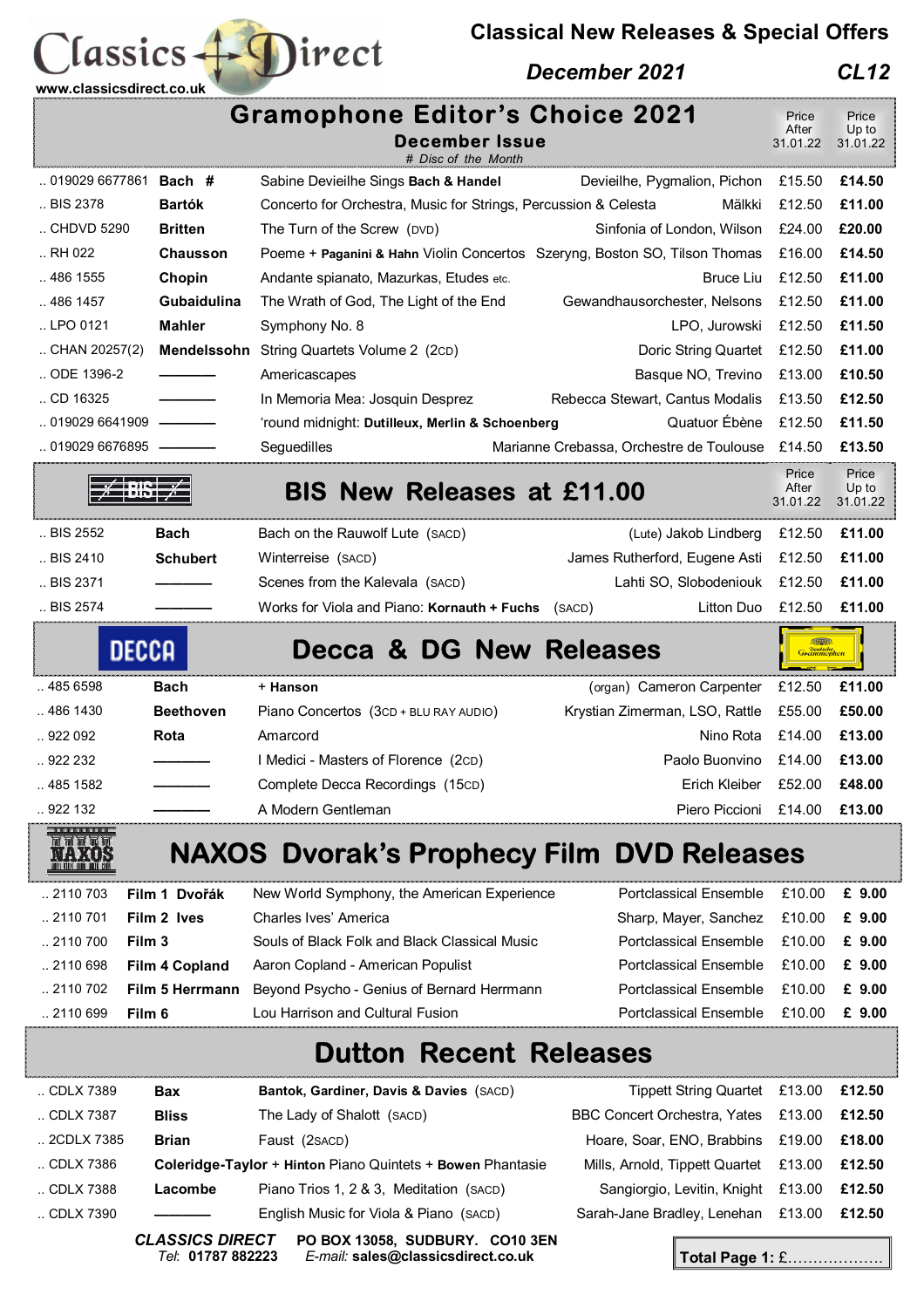| 简简简简简           |                    | <b>NAXOS New Releases</b>                                  |                                 | Price<br>After<br>31.01.22 | Price<br>Up to<br>31.01.22 |
|-----------------|--------------------|------------------------------------------------------------|---------------------------------|----------------------------|----------------------------|
| 8574 335        | <b>Auber</b>       | Overtures Volume 5 - Zanetta, Zerline                      | Janacek PO, Salvi               | £10.00                     | £ 9.00                     |
| 8574 340        | <b>Bartok</b>      | Vol. 8: Rhapsody, Variations, For Children, Etudes         | (piano) Fulop Ranki             | £10.00                     | £ 9.00                     |
| 8579 102        | <b>Bolcom</b>      | Trio for Horn, Violin & Piano: Suite No.2 for Solo Violin  | Finehouse                       | £10.00                     | £ 9.00                     |
| 8551 452        | <b>Beethoven</b>   | Piano Concertos 2 & 5: Transcr. for Piano & String Quintet | Animato Quartet                 | £10.00                     | £ 9.00                     |
| 8574 268        | <b>Brahms</b>      | Songs Volume 1: Opp.32, 43, 86 & 105                       | Christoph Pregardien, Elsenlohr | £10.00                     | £ 9.00                     |
| 8555 178        | <b>Coates</b>      | Vol. 3: London Suite, Merrymakers etc                      | Slovak RSO, Leaper              | £10.00                     | £ 9.00                     |
| 8574 320        | <b>Elgar</b>       | + Bridge Cello Concertos                                   | Schwabe, ORF Vienna RSO, Ward   | £10.00                     | £ 9.00                     |
| .8574283        | <b>Hindemith</b>   | Symphony "Mathis der Maler" etc.                           | ORF Vienna RSO, Alsop           | £10.00                     | £ 9.00                     |
| $.8579$ 123-24  | Legrenzi           | Harmonia d'Affetti Devoti, Opus 3 (2CD)                    | Nova Ars Cantandi, Acciai       | £18.00                     | £16.00                     |
| $.8574$ 172     | Liszt              | Volume 59 - Schubert Transcriptions                        | Dominic Cheli                   | £10.00                     | £ 9.00                     |
| 2110 693        | <b>Mondonville</b> | Titon et l'Aurore (DVD) (BLU RAY NBD0131V= £23.00)         | Arts Florissants, Christie      | £25.00                     | £22.50                     |
| 8574 098        | <b>Muffat</b>      | Suite for Harpsichord Volume 3                             | Naoko Akutagawa                 | £10.00                     | £ 9.00                     |
| 8559 887        | <b>Persichetti</b> | Organ Works                                                | Iain Quinn                      | £10.00                     | £ 9.00                     |
| $.8574354 - 55$ | Petridis (2CD)     | Requiem, Symphony No.3, Concerto Grosso                    | Sofia Golden Voices, Fidetzis   | £18.00                     | £16.00                     |
| 8573 082        | <b>Pfitzner</b>    | Complete Lieder Volume 4                                   | Uwe Schenker-Primus, Simon      | £10.00                     | £ 9.00                     |
| 8559 897        | <b>Price</b>       | Symphony No. 3, Mississippi River etc.                     | ORF Vienna RSO, Jeter           | £10.00                     | £ 9.00                     |
| 8501 306        | <b>Rossini</b>     | Complete Piano Music: Péchés de vieillesse                 | (13CD)<br>Alessandro Marangoni  | £48.00                     | £43.00                     |
| 2110 706        | <b>Rossini</b>     | L'occasione fa il ladro (DVD)                              | Virtuosi Brunensis, Fogliani    | £25.00                     | £22.50                     |
| 8555 216        | <b>Sullivan</b>    | Victoria and Merrie England (complete Ballet)              | <b>RTE Sinfonietta, Penny</b>   | £10.00                     | £ 9.00                     |
| 8579 105        |                    | Bows Up! Portuguese Music for Strings                      | Camerata Atlantica              | £10.00                     | £ 9.00                     |
| 8579 098        |                    | Ukranian Piano Quintets                                    | Pivnenko, Yaropud, Starodub     | £10.00                     | £ 9.00                     |

## **New Releases for December 2021**   $\overline{A}$  -  $\overline{E}$

| TOCC 0624         | <b>Adler</b>     | <b>Chamber and Instrumental Music</b>                                           | Michelle Ross, Brown, Cassatt Quartet    | £13.00 | £12.00 |
|-------------------|------------------|---------------------------------------------------------------------------------|------------------------------------------|--------|--------|
| BRILL 95908       | <b>Asioli</b>    | Chamber Music: Cello Sonata, Piano Sonatas                                      | Francesco Galligioni, Violante           | £ 7.50 | £ 6.50 |
| 019029 6606915    | Bach JS          | Goldberg Variations                                                             | (piano) David Fray                       | £13.00 | £11.50 |
| AVI 8553 491      | Bach JS          | Partitas BWV 825 - 830 (2cD)                                                    | Schaghajegh Nosrati                      | £14.50 | £13.50 |
| ONYX 4228         | Bach JS          | Sonatas & Partitas for Solo Violin (2cD)                                        | James Ehnes                              | £20.00 | £18.00 |
| REGCD 558         | Bach JS          | The Art of Fugue (2cD)                                                          | (organ) Margaret Phillips                | £12.00 | £11.00 |
| BRILL 96483       | <b>Beethoven</b> | Piano Concerto No. 0, Triple Concerto                                           | Trio RoVerde, Mardirossian               | £ 7.50 | £ 6.50 |
| $\ldots$ RH 020   | <b>Beethoven</b> | Discovered Tapes (2cD)                                                          | Scarpini, RAI Roma, Furtwangler          | £23.00 | £21.00 |
| MIR 540           | <b>Beethoven</b> | Irish Songs                                                                     | Maria Keohane, Ricercar Consort, Pierlot | £13.00 | £12.00 |
| MDG 9032 225      | <b>Berg</b>      | Fin de Siècle: Mahler, Webern & Zemlinsky                                       | Chimaera Trio<br>(SACD)                  | £13.00 | £12.00 |
| WS 121396         | <b>Brahms</b>    | The Complete Symphonies (2cD)                                                   | Wiener Philharmoniker, Kubelik           | £14.00 | £13.00 |
| LDV 94            | <b>Brahms</b>    | Piano Concerto No. 1                                                            | Couteau, Reiland                         | £13.50 | £12.50 |
| RCD 1079          | <b>Brahms</b>    | Piano Trios Nos. 2 & 3                                                          | Haroutunian, Hakhnazaryan, Malikyan      | £13.00 | £12.00 |
| . AP 237          | <b>Brahms</b>    | Sonatas for Piano and Violin                                                    | Maxim Emelyanychev, Aylen Pritchin       | £13.00 | £12.00 |
| LWC 1222          | <b>Bruch</b>     | Vaughan Williams & Barber Violin Works                                          | Sonoko Miriam Welde, Oslo PO             | £13.00 | £12.00 |
| $.0C$ 478         | <b>Bruckner</b>  | Symphony No. 2                                                                  | (organ) Hansjorg Albrecht                | £11.95 | £11.25 |
| TOCC 0498         | Cardoso          | Complete Masses Volume 1                                                        | Choir of Carmelite Priory                | £13.00 | £12.00 |
| LDV 97            | <b>Chausson</b>  | Poeme + Ravel Tzigane + Enescu Caprice                                          | David Grimal, Les Dissonances            | £13.50 | £12.50 |
| LDV 14080         | <b>Chelleri</b>  | <b>Six Symphonies Nouvelles</b>                                                 | Atlanta Fugiens Orchestra, Moretto       | £10.00 | £ 9.50 |
| 19439 927532      | Chopin           | Jean-Marc Luisada Plays Chopin (6cD)                                            | Jean-Marc Luisada                        | £20.00 | £18.00 |
| CDS 7911          | <b>Donizetti</b> | Linda di Chamounix (3cD)                                                        | Maggio Musicale Fiorentino, Gamba        | £21.00 | £19.00 |
| 37911             | <b>Donizetti</b> | Linda di Chamounix (2DVD)(BLURAY 57911 = £27) Maggio Musicale Fiorentino, Gamba |                                          | £30.00 | £27.00 |
| $\ldots$ EVCD 082 | <b>Dufay</b>     | Le Prince d'Amours                                                              | Ensemble Gilles Binchois, Vellard        | £13.00 | £12.00 |
| LMIC 130          | <b>Dzenitis</b>  | <b>Buravickis + Leimane + Paidere</b>                                           | Sinfonia Riga, Šnē, Raumanis             | £13.00 | £12.00 |
| LMIC 129          | Einfelde         | Violin Sonatas                                                                  | Magdalena Geka, Iveta Calite             | £13.00 | £12.00 |
|                   |                  |                                                                                 |                                          |        |        |

*CLASSICS DIRECT* **PO BOX 13058, SUDBURY. CO10 3EN**  *Tel*: **01787 882223** *E-mail:* **sales@classicsdirect.co.uk**

**Total Page 2:** £……………….

 Price After 31.01.22

Price Up to 31.01.22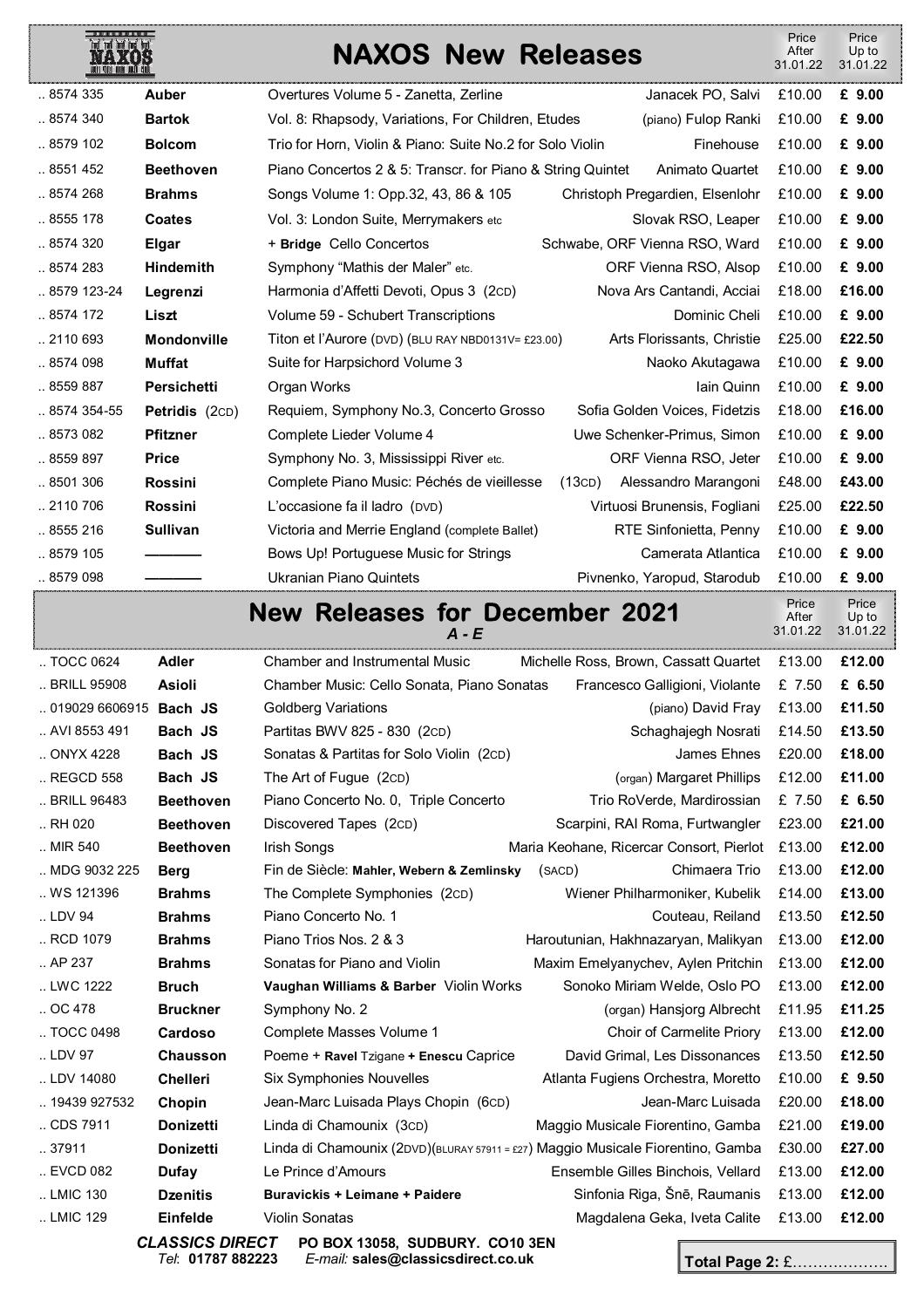## **New Releases for December 2021**  *F - V* Price After 31.01.22 Price Up to 31.01.22 .. BRILL 96154 **Frescobaldi** Unpublished Works for Harpsichord & Organ (6CD) Roberto Loreggian £18.00 **£17.00**  .. V 7159 **Gervasioni Pesson + Poppe** String Quartets (3CD) Quatuor Diotima £26.00 **£24.50**  .. PFCD 171 **Gipps** Opalescence: Piano and Chamber Music Spooner, Heyes, Honeybourne £11.95 **£11.00**  .. BRILL 95973 **Goedicke** Music for Violin & Piano Francesco Parrino, Pentrella £ 7.50 **£ 6.50**  .. MIR 560 **Handel** + **Scarlatti** Keyboard Works (Harpsichord) Pierre Hantai £13.00 **£12.00**  .. PRD 250 420 **Haydn** The Last Three String Quartets **Fig. 12.00 Prazak Quartet £13.00 £12.00** .. HC 21054 **Haydn** Great Choral Works (CD +DVD) Stuttgart, Rilling, Bernius £30.00 **£27.00**  .. BRILL 96432 **Holt** Canto Ostinato - 2 Piano Version (3CD) Jeroen & Sandra van Veen £10.50 **£ 9.50**  .. NMCD 268 **H - Hopayian** Welcome Party **Hortocks-Hopayian, Hargreaves £11.95 £11.00** .. ECM 485 6432 **Janacek** On An Overgrown Path (arr. For Strings) Camerata Zurich, Karsko, Brami £13.00 **£12.00**  .. AP 259 **Josquin** Baisiez Moy Ensemble Theleme, Groffe £13.00 **£12.00**  .. ODE 1393-2 **Larcher** Symphony No. 2, Die Nacht der Verlorenen Schuen, Finnish RSO, Lintu £13.00 **£10.50**  .. RR 148 **Liebermann** Frankenstein (2CD) San Francisco Ballet £13.50 **£12.50**  .. CHRCD 165 **Loewe** The Other Erlking Nicholas Mogg, Jams Coleman £10.95 **£10.00 Example 10.00** .. LDV 90 **Lyapunov** 12 Etudes d'Execution Transcendante Florian Noack £13.50 **£12.50**  .. AP 264 **Marais** Pieces de Viole, Livre 1 (3CD) Sakai, Martineau, Rousset £15.50 **£14.00**  .. AP 267 **Mayr Mayr** L'Amor Conjugale (2cD) **Conserver Containers Conserver Conserver Conserver Conserver Conserver Conserver Conserver Conserver Conserver Conserver Conserver Conserver Conserver Conserver Conserver Con** .. ONYX 4230 **Mendelssohn** Violin Concerto, Songs Without Words etc Dumay, Orpheus CO, Fournel £13.00 **£12.00**  .. DUX 1713 **Meyer** Symphony No. 9 Poznian PO, Chrenowicz £13.50 **£12.50**  .. MDG 6132 219 **Mompou** Melodies Et Chansons J S Wagner, Schleiermacher £13.00 **£12.00**  .. TOCC 0598 **Moszkowski** Orchestral Music Volume 3 Sinfonia Varsovia, Hobson £13.00 **£12.00**  .. GP 885-886 **Montgeroult** Piano Sonatas (2cp) Nicolas Horvath £22.00 **£20.00** .. 19439 912922 **Mozart** Serenades, COncertos & Overtures (4CD) Bayerischen Rundfunks, C. Davis £18.00 **£17.00**  .. AP 265 **Mozart** Concertante **Concertante Concertante** Kurzak, Morphing CO £13.00 **£12.00** .. 19439 917892 **Mozart** Piano Sonatas (4CD) Glenn Gould £18.00 **£17.00**  .. CRC 3844 **Piazzolla** Cien Anos (Live) Pro-Arte CO, Ben-Dor £11.95 **£11.00**  .. ACD 22461 **Prokofiev** Piano Sonatas Volume 1 David Jalbert £13.00 **£12.00**  .. PTC5186 783 **Puccini** Madama Butterfly (2SACD) Orquestra Gulbenkian, Foster £21.00 **£19.00**  .. HAF 890534950 **Rameau** Platee (2CD) Les Arts Florissants, Christie £21.50 **£19.50**  .. BRILL 96219 **Saint-Saëns** Complete Music for Organ (4cD) Michele Savino £14.00 **£12.50** .. 555 2282 **Schubert** Complete Symphonies & Fragments (4CD) L'Orfeo Barockorchester, Gaigg £52.00 **£44.00**  .. LDV 93 **Schubert** Piano Sonatas D840 & D960 Jean-Marc Luisada £13.50 **£12.50**  .. LDV 85 **Schubert** String Quartets Nos. 13 & 14 Quatuor Hermes £13.50 **£12.50**  .. AP 266 **Schubert** The Last Quartets **Aviv Quartet E13.00 <b>£12.00 £12.00** .. MIR 450 **Schubert** Winterreise Edwin Crossley-Mercer, Hereau £13.00 **£12.00**  .. MIR 520 **Schumann** Etudes Symphoniques & Variations Claire Désert £13.00 **£12.00**  .. PCL 10195 **Schumann** Piano Music (2CD) (Streicher Piano 1846) Yuan Sheng £22.00 **£20.00**  .. CC 72865 **Schumann** Love's Spring: Robert & Clara Schumann Steffani, Kožená, Huber £13.00 **£12.00**  .. TOCC 0619 **Scott D B** Six Song-Cycles for Baritone & Chamber Ensemble Atkinson, Tippett Quartet £13.00 **£12.00**  .. BRILL 95913 **Scriabin** Complete Piano Music (8CD) Dmitri Alexeev £23.00 **£21.50**  .. HC 21043 **Seiber** Orchestral Works for Violin & Piano Karmon, Triendl, Torok £13.00 **£12.00**  .. BRILL 96435 **Shand** Guitar Music (3CD) Alberto La Rocca £10.95 **£10.00**  .. STNS 30187 **Shenton** Piano Music Joanne Polk £10.95 **£10.00**  .. LDV 81 **Shostakovich** + **Weinberg** 3 Piano Trios Trio Metral £13.50 **£12.50**  .. MDG 9032 228 **Straesser** Sonata Op.32, Suite, Drei Reigen Op.25 (violin) Gudrun Hobold, Uchino £13.00 **£12.00**  .. TXA 19132 **Strauss R** + **Reger** Lieder mit und ohne Worte Sheva Tehoval, Grau £13.00 **£12.00**  .. LPO 0122 **Strauss R** Five Songs and Salome Jessye Norman, LSO, Tennstedt £11.95 **£11.00**  .. GP 876 **Szczerbinski** Complete Piano Works Volume 1 Giorgio Koukl £13.00 **£12.00**  .. PCL 10242 **Thalberg** L'Art du chant applique au piano (2CD) (Erard 1843) Alessando Commellato £22.00 **£20.00**  .. CDS 7915 **Verdi** Macbeth (2CD Paris Version) Tezier, Benetta, Abbado £23.00 **£21.00**  .. BRILL 96389 **Pärt** The Collection (9CD) BRILLIANT CLASSICS £26.00 **£24.00**

*Tel*: **01787 882223** *E-mail:* **sales@classicsdirect.co.uk**

*CLASSICS DIRECT* **PO BOX 13058, SUDBURY. CO10 3EN** 

**Total Page 3:** £……………….